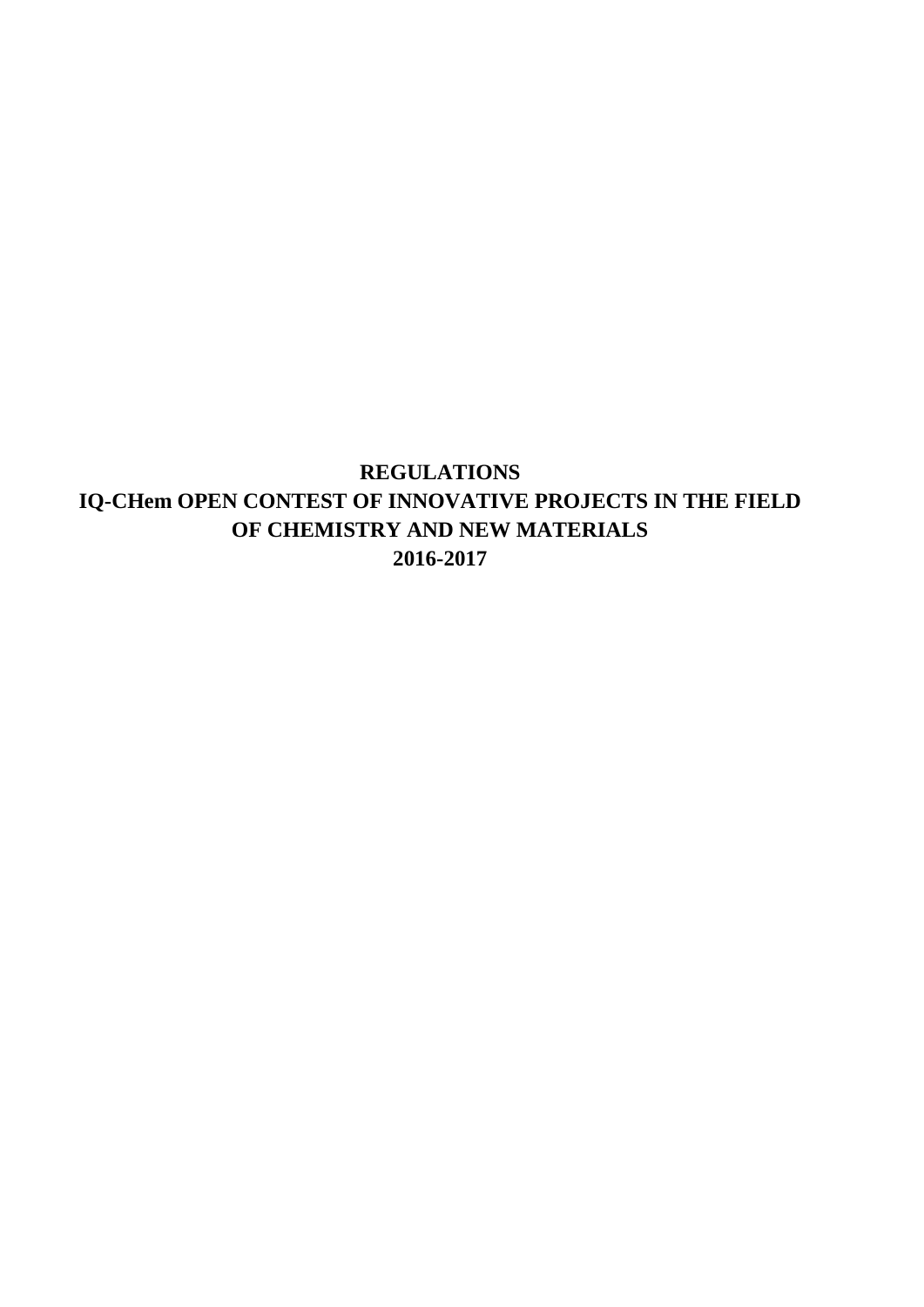## **1. Purpose. General Provisions**

- 1.1. IQ-CHem is an open contest of innovative projects in the field of chemistry and new materials.
- 1.2. IQ-CHem (the "Contest") is organized by SIBUR Holding PJSC (the "Organizer") and specifically its Corporate Research and Development Function in cooperation with a number of the Company's partners. SIBUR Holding PJSC organizes and finances the Contest supporting various arrangements made and promotion thereof and organizing special nominations as well. Other partners of the Contest ensure support in compliance with terms and conditions made available in Exhibit 1 hereto and various addenda.
- 1.3. These Regulations shall be considered a principal document governing organization and holding of the Contest. They define terms and conditions to be complied with when holding the Contest, criteria of appraisal and selection of innovation projects submitted for participation in the Contest and requirements to the documents made available as appropriate. These Regulations shall be made publicly available at www.iq-chem.com.
- 1.4. The Contest will be held for the purpose of identifying the best product and process innovations and supporting their further commercialization and employment in the business carried out by SIBUR Holding PJSC and partners of the Contest.

## **2. Terms and Definitions**

- 2.1. "Expert Advisory Council" shall mean a board involving representatives of SIBUR Holding PJSC and other partners as well as experts responsible for selecting applications submitted by the Contest participants.
- 2.2. "Jury" shall mean a board involving representatives of SIBUR Holding PJSC and other partners as well as experts and responsible for deciding the winners in the Contest finals. The Jury Chairman shall be appointed by the Organizer. The Jury shall make the foregoing decision by voting in person.
- 2.3. "Mentor" shall mean an expert invited by the Organizer or partners of the Contest to supervise the projects and ensure development and/or more competent representation thereof at the Contest events.
- 2.4. "Semifinalist" shall mean a project owner or team qualifying through a remote selection procedure effected by the Expert Advisory Council and invited to participate in the online presentation for the purpose of a more detailed appraisal.
- 2.5. "Finalist" shall mean a project owner or team qualifying through the appraisal procedure held as part of the online presentation and invited to participate in the mentoring session prior to the Contest finals and the finals as well.
- 2.6. "Themes of the Contest" shall mean the themes defined by the Organizer. The following themes have been defined by the Organizer:
	- Innovative technologies and products in the field of basic monomers, production and use of custom chemicals
	- Innovative technologies and products in the field of gas processing and transportation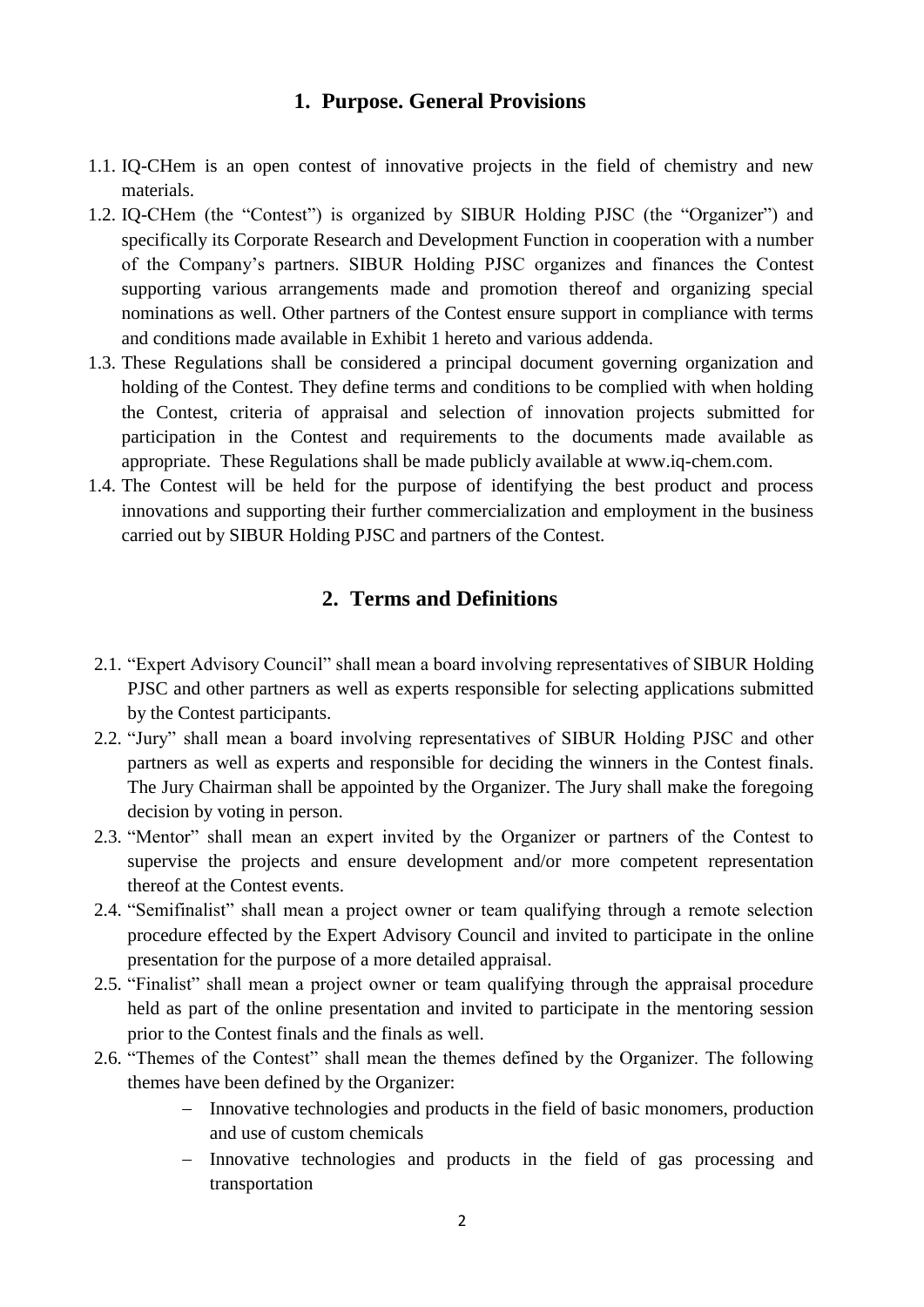- Innovative technologies and products in the field of production and use of new plastics and elastomers
- Modern equipment and technological solutions for higher operative efficiency of chemical and technological processes

# **3. Contest Targets and Mission**

- 3.1. Promoting the image of SIBUR Holding PJSC as a leader of the innovative development of the chemical industry in Russia.
- 3.2. Enhancing involvement of scientists, students, developers and businessmen or businesswomen in the innovative activities in the field of chemistry and new materials.
- 3.3. Supporting the most promising innovative projects by way of mentorship, expert involvement or sponsorship (i.e. prizes, orders placed by SIBUR Holding PJSC and its partners, investments and further support of development by SIBUR Holding PJSC and its partners).
- 3.4. Strengthening of relations as between business and science represented by higher educational establishments acting as partners.
- 3.5. Strengthening of relations with industry partners of SIBUR Holding PJSC.
- 3.6. Training and seeking talented professionals for the chemical industry.
- 3.7. Implementing corporate social responsibility programs for the benefit of SIBUR Holding PJSC.

## **4. Participation**

- 4.1. Any project owner or team is allowed to participate in the Contest subject to availability of an innovative project falling in the area of interests of SIBUR Holding PJSC (chemistry and petro-chemistry) or partners of the Contest. There is no age or territorial restriction applicable to participants.
- 4.2. Each participant shall submit his or her application for participation in the Contest (the "Application") using a dedicated form posted to www.iq-chem.com. Subject to preservation of the general content of the presentation any minor deviation from the pre-approved format is allowed. Any other document either giving proper explanations or showing the project concept (i.e. business plan, project financial model, description of the current project implementation stage and results obtained (if any), video recordings etc) may be attached to the Application, if necessary.
- 4.3. Any participant qualifying to the Contest finals and residing outside Moscow or the Moscow Region may be paid an allowance covering traveling and accommodation costs related to participation in the Contest finals. An economy class air ticket with the price thereof not exceeding Six hundred (USD 600.00) or Five hundred (USD 500.00) US dollars for participants from Asia and other contents (accordingly) shall be paid. A three-star hotel accommodation is subject to indemnification as well. The Organizer may at the discretion thereof revise the foregoing restrictions in relation to any relevant participant qualifying to the finals.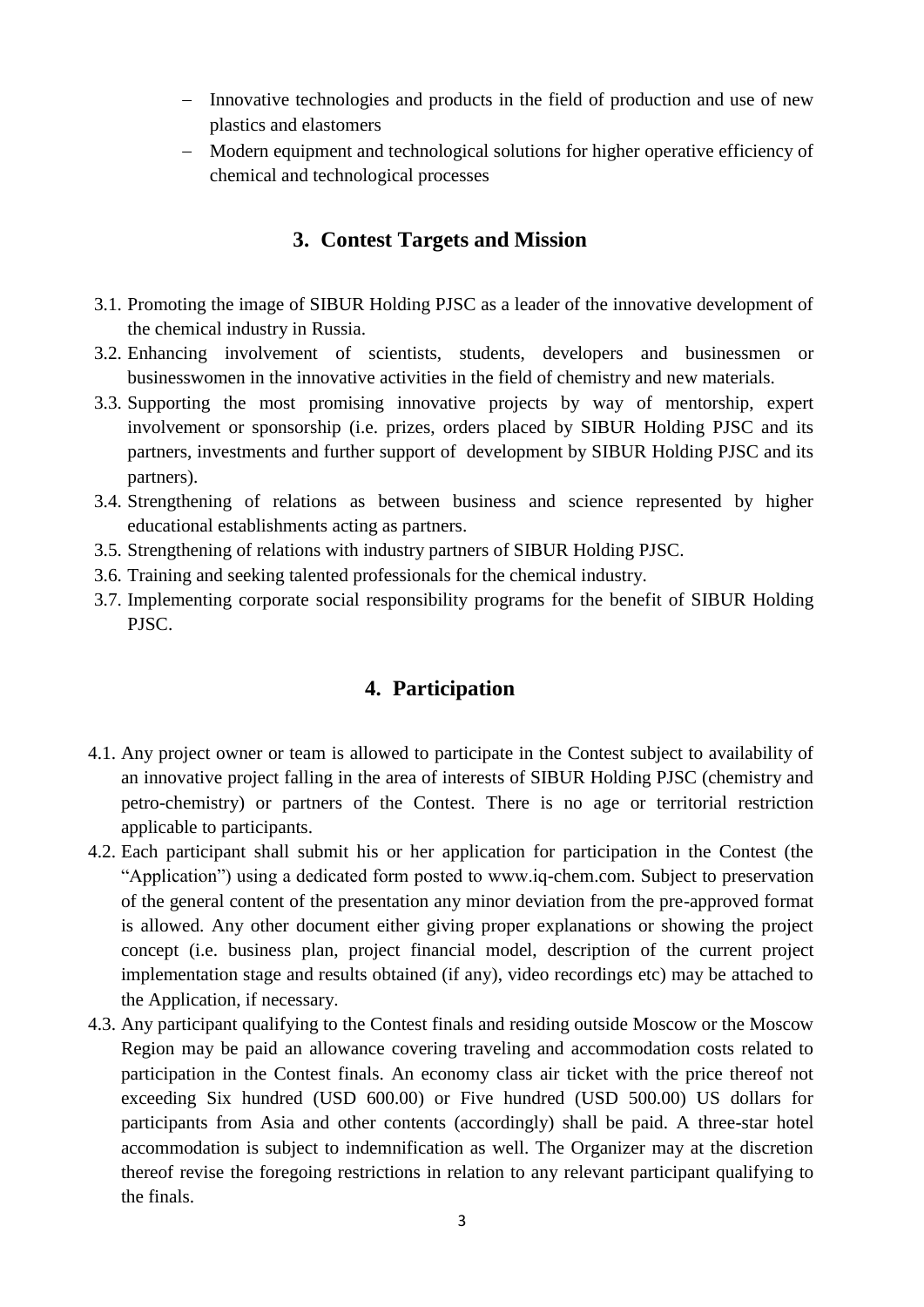4.4. Any participant shall be entitled to:

- Obtain any information having regard to terms and conditions and procedures of the Contest
- Apply to the Organizer for any explanation required in terms of these Regulations
- Submit and register his or her Application for participation in the Contest
- Revoke his or her Application by notifying the Organizer by e-mail at least 5 calendar days prior to date of expiration of the application term
- Participate in any event involving all participants of the Contest as provided by applicable rules and regulations
- Pick up an award and be issued any respective certificate if he or she is declared the winner or prizer of the Contest
- 4.5. Any participant shall be obliged to:
	- Review the scope of the Contest and requirements applicable to participants
	- Submit promptly his or her Application as provided by these Regulations
	- Make his or her project presentation to the Expert Advisory Council (once qualifying to the semi-finals) and the Jury (once qualifying to the finals)
	- Comply with these Regulations
- 4.6. Liabilities of the Contest Participants

Each participant shall be held liable for any of the following:

- Disclosure of unreliable information in his or her Application
- Failure to comply with terms and conditions, procedures and due dates provided by these Regulations
- Infringement of intellectual property rights, including but not limited to, when collecting proper data and materials

Upon any of the foregoing violations the Organizer shall be entitled to exclude any respective person or team from participation in the Contest. A notice of disqualification from the Contest shall be served with any relevant participant by e-mail.

# **5. Contest Procedures and Appraisal Criteria**

- 5.1. For more details having regard to the dates, time and program of events scheduled to be held as part of the Contest please visit [www.iq-chem.com.](http://www.iq-chem.com/) For more details as to the Contest and applications already submitted by the participants see as well the Contest Web pages at Facebook.com, Linkedin.com, VK.com or Instagram etc.
- 5.2. For the purpose of ensuring better processing of the applications submitted by the participants individual sessions involving the relevant mentors are held. Learning sessions are arranged by SIBUR Holding PJSC and Contest partners and supported by the Company.
- 5.3. The winners are selected in the following three rounds:

5.3.1. Applications shall be submitted on or prior to March 1, 2017.

5.3.2. The projects shall be selected and those qualifying to the semifinals declared by the Expert Advisory Council on or prior to March 31, 2017.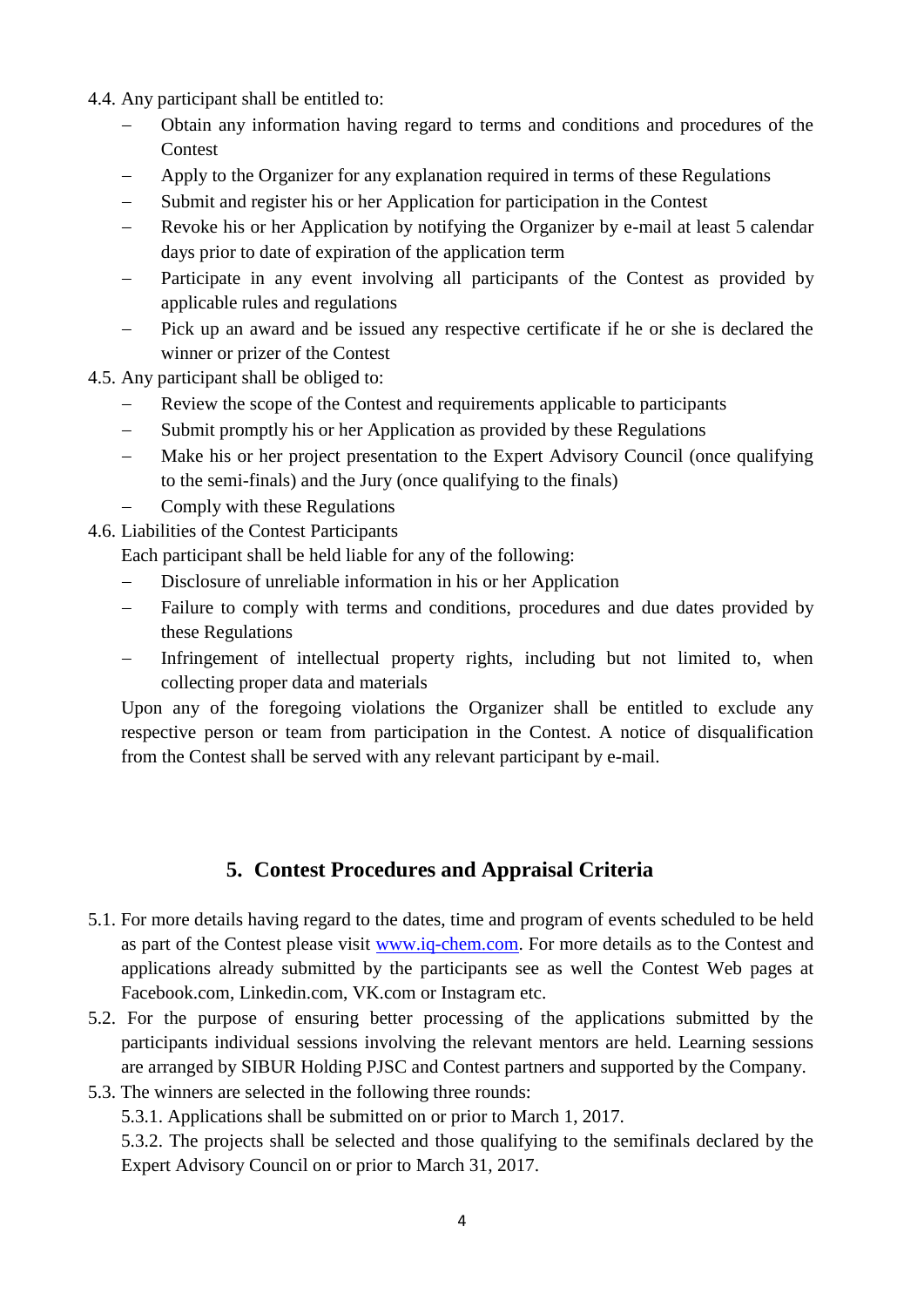5.3.3. The 2nd selection round shall be held on or prior to April 10, 2017 preceded by online presentations. A list of those qualifying to the finals shall be made. Subsequently, the finalists shall be invited to participate in the online learning session held from April 10 to April 20, 2017. The overall number of finalists shall not exceed 20. The Contest partners shall be allowed to select additional semifinalists.

5.3.4. The finals shall be held on June 6, 2017. The Jury will declare the winners and award the prizes.

- 5.5. The dates specified in Clause 5.3 hereof may be revised by the Organizer by a notice posted to the Contest official Web page at [www.iq-chem.com.](http://www.iq-chem.com/)
- 5.6. Each decision made by the Jury shall be entered in the minutes of the Jury meeting. Any decision as aforesaid shall be made by voting followed by a meeting involving the Jury members held for the purpose of discussing the same. The Jury Chairman shall have the second and casting vote, if the vote is a tie. The minutes of the Jury meeting shall specify the Contest winners. For the purpose of declaring the winners in the categories proposed by the Contest partners a dedicated Jury may be elected upon recommendation of any of the Contest partners.
- 5.7. The following project evaluation criteria shall apply at any Contest stage:
	- Technical feasibility of a project
	- Uniqueness and novelty
	- Commercial feasibility
	- Business model and economic feasibility of a project
	- Marketing and sales strategy
	- Possibility to create intellectual property
	- Competent and well-balanced project team
	- Project attractiveness for investors
	- Practical application and possibility to integrate a project in the business of the Organizer, its subsidiaries and affiliates or Contest partners

# **6. Awards**

- 6.1. Each finalist is issued a certificate evidencing participation in the Contest finals.
- 6.2. The Jury shall select six best projects issuing diplomas and granting cash prizes of Twenty thousand (USD 20,000) US dollars for the 1st place, Ten thousand (USD 10,000) US dollars for the 2nd place (two prizers) and Five thousand (USD 5,000) US dollars for the 3rd place (three prizers). The Organizer and/or the Jury shall be entitled to abandon cash prizes, if the projects submitted by the participants fail to comply with all the evaluation criteria. If a winner is a Russian resident, then any respective cash prize shall be paid in RUB at the exchange rate fixed by the Central Bank of the Russian Federation as of the date of the meeting of the Jury.
- 6.4. The Contest partners may provide for extra prizes and awards for the benefit of the Contest participants. The Organizer shall not be held liable for any award provided by any of the Contest partners.
- 6.5. The cash prizes specified in Clause 6.2 and 6.3 hereof shall be paid by SIBUR Holding PJSC by a wire transfer to the bank accounts of the Contest prizers. The Contest prizers shall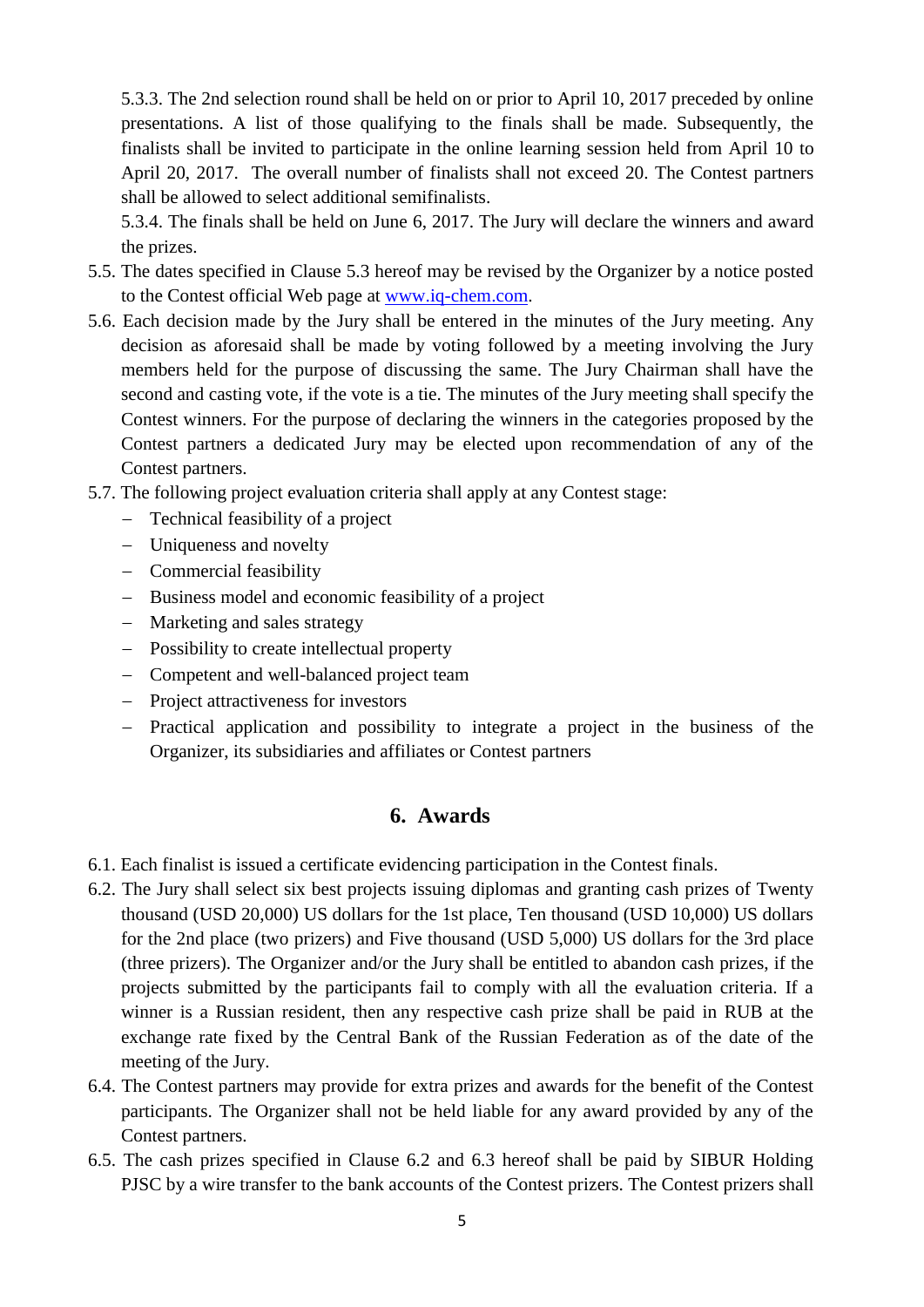specify bank details to be used for wire transfer purposes (bank account details and other information, including ID card data required to effect the same) and deliver the foregoing information within 10 business days as from the date the Contest results are declared on. The prizes established by the Contest partners shall be made available as provided by any respective Contest partner.

6.6. Pursuant to Article 226.4 of the Tax Code of the Russian Federation a personal income tax charged at the rate of 13% shall be deducted from any profit derived by any citizen of the Russian Federation. Any prizer shall disclose information required by the tax agent to perform its duties related to delivery of income details (Taxpayer Identification Number). Citizens of other states shall pay a personal income tax at the discretion thereof as provided by applicable law of the country of nationality.

## **7. Contact Details**

 For any information related to participation in the Contest either as an applicant or a partner please do not hesitate to contact us by phone  $+7(495)$  777-55-00 (ext. 2866) or e-mail at RomanyukES@sibur.ru.